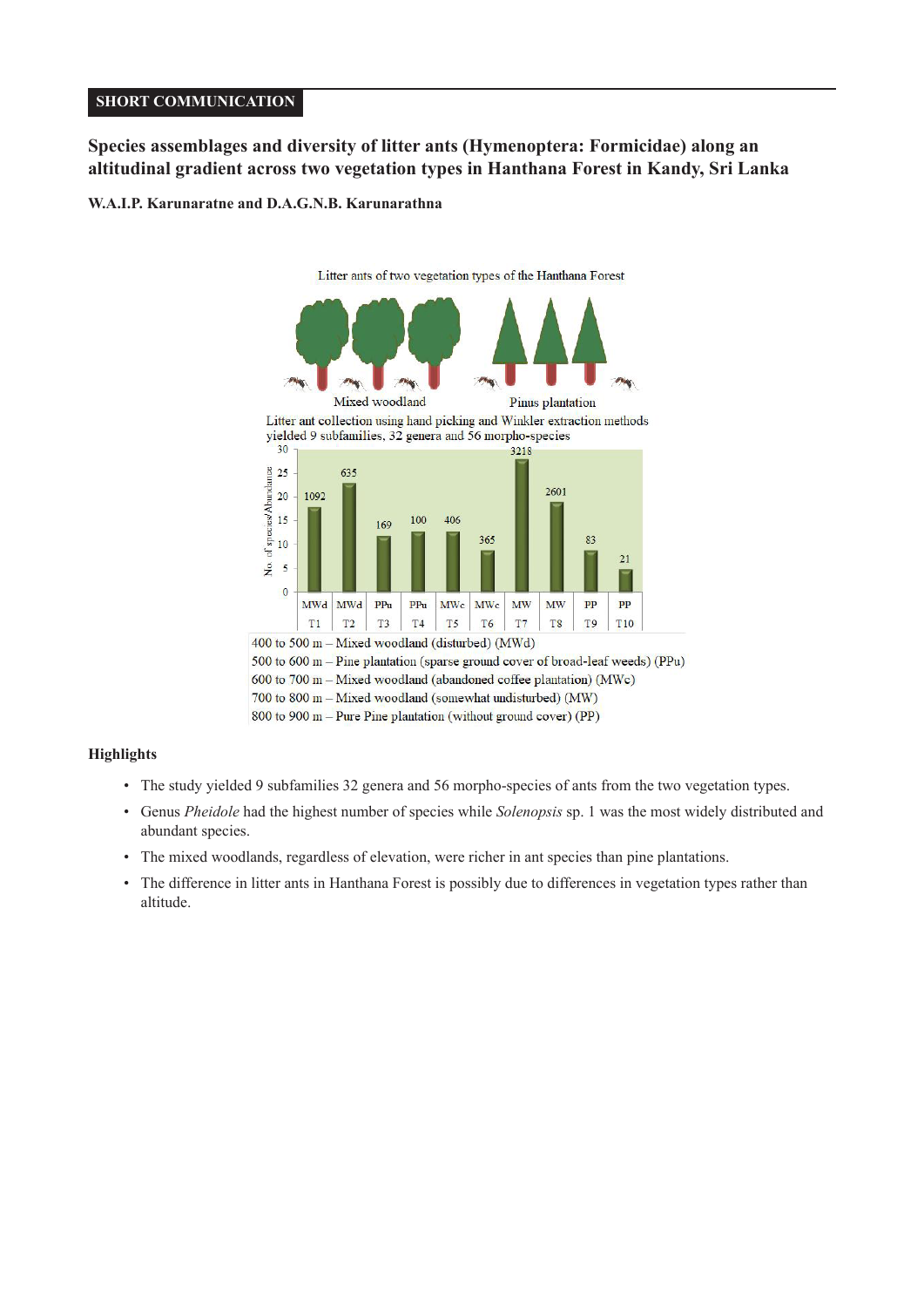# **SHORT COMMUNICATION**

# **Species assemblages and diversity of litter ants (Hymenoptera: Formicidae) along an altitudinal gradient across two vegetation types in Hanthana Forest in Kandy, Sri Lanka**

# **W.A.I.P. Karunaratne\* and D.A.G.N.B. Karunarathna**

*Department of Zoology, Faculty of Science, University of Peradeniya, Peradeniya, Sri Lanka*

# *Received: 10/10/2019 ; Accepted: 16/05/2020*

**Abstract:** Ants account for 30% of terrestrial biomass and are highly sensitive to environmental variables. Present study investigated the effect of altitude (400-900 m) and vegetation type (mixed woodland and pine plantations in Hanthana forest) on litter ants. Two transects were laid at each of the five 100 m elevation levels. For hand-picking and litter extraction of ants, 1 m2 plots were laid at every 20 m intervals along the two sides of each transect. A total of 8689 ants in 9 subfamilies 32 genera and 56 morpho-species were collected. Subfamily Myrmicinae had the highest number of genera (15) and species (26 spp.). Genus *Pheidole* was represented by the highest number of species (5 spp.) while *Solenopsis* sp. 1 was the most widely distributed and abundant (6420 individuals) species. The mixed woodlands, regardless of elevation, were richer in ant species than pine plantations. Permutation test ( $p=0.30$ ,  $P=3\%$ ) revealed a weak relationship between ant assemblages and environmental variables. Findings indicated that the difference in litter ant species assemblages and diversity in Hanthana Forest is possibly due to differences in vegetation types rather than altitude.

*Keywords:* Litter ants; species assemblages; altitudinal gradient; Hanthana forest.

# **INTRODUCTION**

Ants which account for an estimated 30% of terrestrial biomass are the most dominant group of social insects in major habitats around the world saturating a wide range of feeding niches in soil and vegetation. Along with termites, ants are the most important group of insects in tropical rain forests in terms of biomass, number of individuals and ecological impact (Holldobler and Wilson, 1990).

Soil-inhabiting ants play a considerable role in mineralization processes because of their extensive digging activity. Hence, they are highly sensitive and respond rapidly to environmental changes (Van der Woude *et al*., 1997). Silva *et al*., (2017) found that litter ants do not reflect the holistic picture of arthropod diversity and assemblages in leaf litter, but the quality of the habitat for the survival of all litter arthropods. Gunawardene *et al.*, (2012) found that ant assemblages respond to plant structure at ground level rather than to tree species diversity in a lowland dipterocarp-dominated forest in Sri Lanka. According to Thuenis *et al.,* (2005) ant species distributions were related to the quality and weight of leaf litter. However, limited studies have been conducted to investigate the diversity and species assemblages of ants along an altitudinal gradient (Samson *et al*., 1997; Bruhal *et al*., 1999; Bharti, 2008) that encompasses different climatic conditions and vegetation structure. In Sri Lanka, though ant species composition in many habitat types has been established, the effect of altitudinal gradient on ant species assemblages has not been explored. Therefore, the present study was conducted to investigate the effect of altitude and forest type on species assemblages and diversity of litter ants in Hanthane Forest in Kandy, Sri Lanka.

# **MATERIALS AND METHODS**

#### **Study Site**

Hanthana Mountain Range which ranges in elevation from 500 m – 1200 m encompassing different vegetation types lies in the Kandy District in central Sri Lanka (Latitude/ longitude**:** 07°16′11″N 80°37′47″E). The study sites were demarcated along an elevation gradient to include two vegetation types; mixed woodland and pine plantations along an elevation gradient ranging from 400 m to 900 m. Study sites were selected within each 100 m elevation level to incorporate five different sub-elevation levels as given below.

400 to 500 m – Mixed woodland (disturbed) (MWd)

500 to 600 m – Pine plantation (with sparse ground cover of broad-leaf weeds) (PPu)

600 to 700 m – Mixed woodland (an abandoned coffee plantation) (MWc)

700 to 800 m – Mixed woodland (somewhat undisturbed) (MW)

800 to 900 m – Pure Pine plantation (without ground cover of weeds) (PP)

# **Sampling of litter ants**

A 100 m line transect was laid down within each vegetation type perpendicular to the slope. Ants were collected using two methods, i.e., Winkler extraction (Bestelmeyer *et al*., 2000) and hand picking. One square meter quadrates were laid at every 20 m interval on both sides along each transect. Litter in 1 m2 quadrates laid at every 20 m interval



*\*Corresponding Author's Email:* inokap@pdn.ac.lk *https://orcid.org/0000-0002-1483-9494*

 This article is published under the Creative Commons Attribution License (https://creativecommons.org/licenses/by/4.0/), which permits unrestricted use, distribution, and reproduction in any medium, provided the original work is properly cited.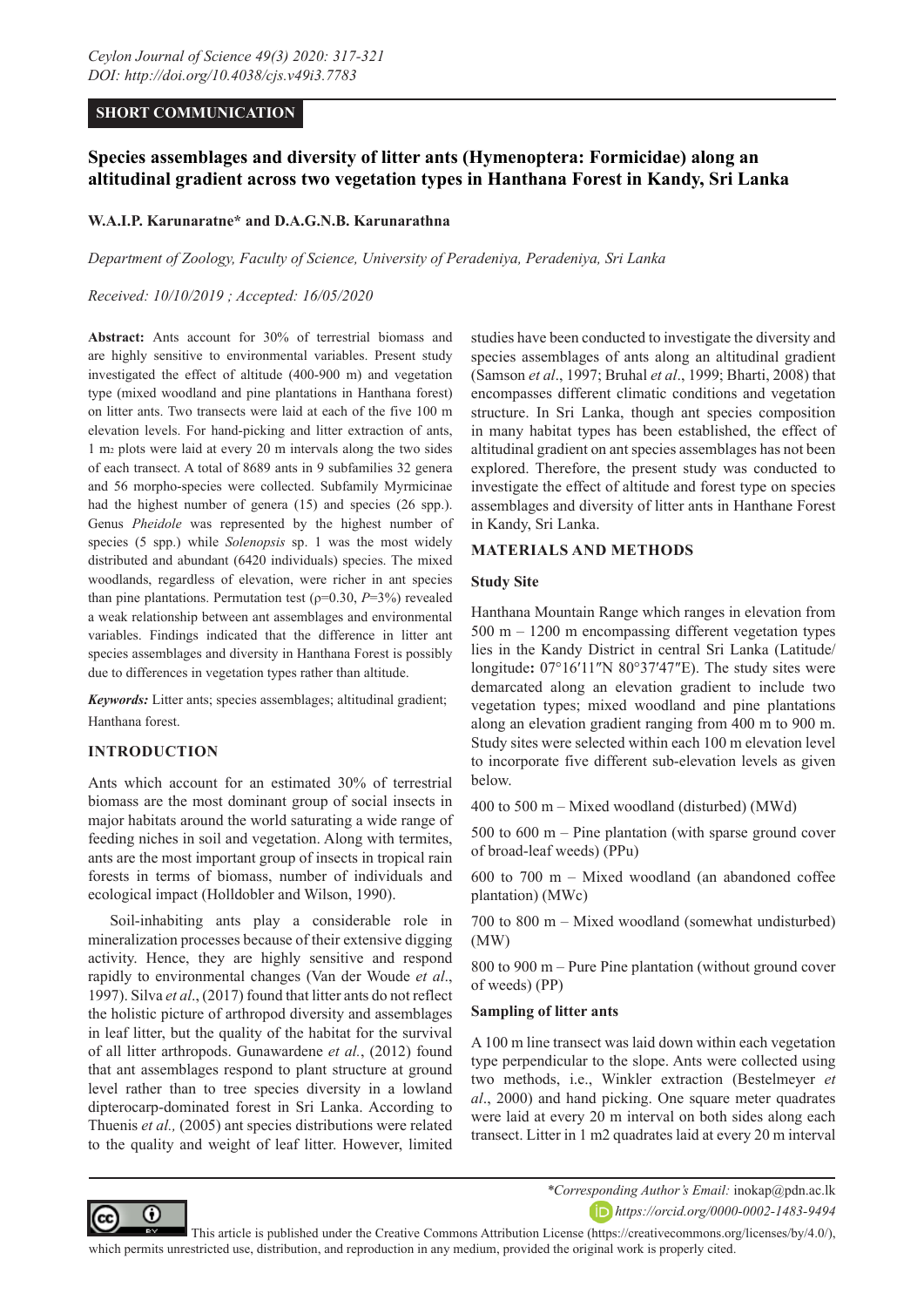along one side of each transect was collected for Winkler extraction. Collected litter samples were sieved to remove larger litter particles and the rest was collected into a cloth bag to carry into the laboratory for ant extraction. Along the other side of each transect at every 20 m interval, 1 m2 quadrate was thoroughly examined for the presence of litter ants. Small quantities of litter at a time was collected and placed on a white tray to examine and collect ants using forceps. Ants from each quadrate were preserved in 70% alcohol and stored in labeled vials.

This procedure was conducted twice at each of the five 100 m elevation level for a period of one year from 2011- 2012. A total of 10 transects were laid at 10 places of the five elevation levels to sample ants in the Hanthana Forest during the present study.

# **Identification of ants**

Three to four representative specimens of each morphospecies were card mounted to make a reference collection and the rest were stored in 90% ethanol. Ants were identified up to the subfamily, genus and morpho-species using taxonomic keys, descriptions (Bolton, 1994; Bingham, 1903), and the reference collection lodged in the Department of Zoology, University of Peradeniya.

# **Determining whether parameters and ground cover characteristics**

At each site, air temperature (oC), relative humidity (RH) and light intensity at five points along each transect were measured using Kestrel 3500 pocket weather meter. Ground cover characteristics were quantified by estimating the percentage coverage by bare ground, leaf litter, large rocks, and plant stems in a 1 m2 quadrate. Estimations were made in five quadrates along each transect and averaged.

## **Statistical Analysis**

Data on number of ant species and individuals with respect to vegetation type, altitude, weather parameters and ground cover characteristics were analyzed using Primer v6 software. Diversity of ants in different vegetation types and elevation levels were calculated using species richness (Margalef diversity index, Simpson dominance), and evenness indices (Simpson evenness index). Cluster analysis was performed to check the similarity of ant assemblages among the different study sites. A relate test was performed for ant species matrix and environmental and litter parameter matrix using Euclidean distance. A permutation test (Relate test) was applied to the matching coefficient  $\rho$  (Rho) between the ant abundance matrix and site characteristics matrix which were independently derived and have sample labels which can me matched up.

Two-sample *t*-test was carried to test any difference between the ants collected from hand picking method and Winkler extraction method using Minitab 14.

## **RESULTS AND DISCUSSION**

A total of 8689 specimens of ants belonging to 9 subfamilies, 32 genera and 56 morpho-species were found along an elevation gradient ranging from 400 m to 900 m in the Hanthana Forest (Table 1). This accounts for  $\sim$ 26%

out of 215 species in 64 genera (Dias and Rajapaksa, 2016) recorded in Sri Lanka. Five subfamilies contained only a single genus and a species. Subfamily Myrmicinae included the highest number of ant genera (15) and species followed by Ponerinae (7 and 15 respectively) (Table 1). According to Dias *et al*. (2012), Myrmecinae, Ponerinae and Formicinae are the most common three subfamilies account for 75% of generic diversity and 80% of the species diversity in Sri Lanka.

Seventeen genera of ants contained only a single species while nine genera contained two species (Figure 1). The most species rich genus, *Pheidole* was represented by five species and *Solenopsis* sp. 1 was the most widely distributed and abundant species of which 6420 individuals were recorded. This was abundant in mixed woodland habitats but completely absent in the pure pine plantation. According to Uys (2012), dominant species can vary in different forest types because these species dependent on habitat conditions, micro climate, food sources and competition.

The monotypic genus *Dorylus* (Dorylinae), a subterranean army ant of the subfamily Dorylinae was also recorded in the present study. This was represented by a single specimen and is known to be a very rare subfamily not discovered even in an extensive study conducted in Sinharaja Forest Reserve by Gunawardene *et al*, (2008). However, the present study failed to spot the Sri Lankan relict ant, *Aneuretus simony,* a twig nesting species recorded by Wilson *et al.* (1956) from Peradeniya and Kandy. Karunarathna and Karunaratne (2013) recorded this species from a wet zone forest, Moraella and an intermediate zone forest in Knuckles Forest Reserve.

Figure 1 gives the accumulation of ant species by the two collecting methods. Accordingly, Winkler extraction method yielded a larger number of species compared to hand picking method. Number of ant species significantly differed  $(p= 0.002)$  between the two collecting methods while genera was not significant ( $p = 0.079$ ). According to Bestelmeyer *et al*., (2000), hand collection is often difficult to standardize as samples collected are influenced by the skill and efficiency of the collectors. Furthermore, these species accumulation curves did not reach a plateau (Figure 1 indicating that the study sites were under sampled. Majority of the genera recorded during the present study contained a single or two species. Therefore, there is a possibility of recording more species if sampling was continued throughout the year. However, even in larger studies, it is impossible and impractical to completely capture all the species in a hyper-diverse taxon like ants, especially in tropical forests (Longino and Colwell, 1997).

According to Table 2, the forest types with the highest number of species were mixed woodland (MW) at 700 – 800 m elevation and the disturbed mixed woodland (MWd) at  $400 - 500$  m elevation. Compared to these two sites, the number of ant species was low in the mixed woodland, which is an abandoned coffee plantation (MWc) at  $600 - 700$  m elevation. Only a few species of ants were encountered from the pure pine (PP) plantation compared to the pine plantation with sparse ground cover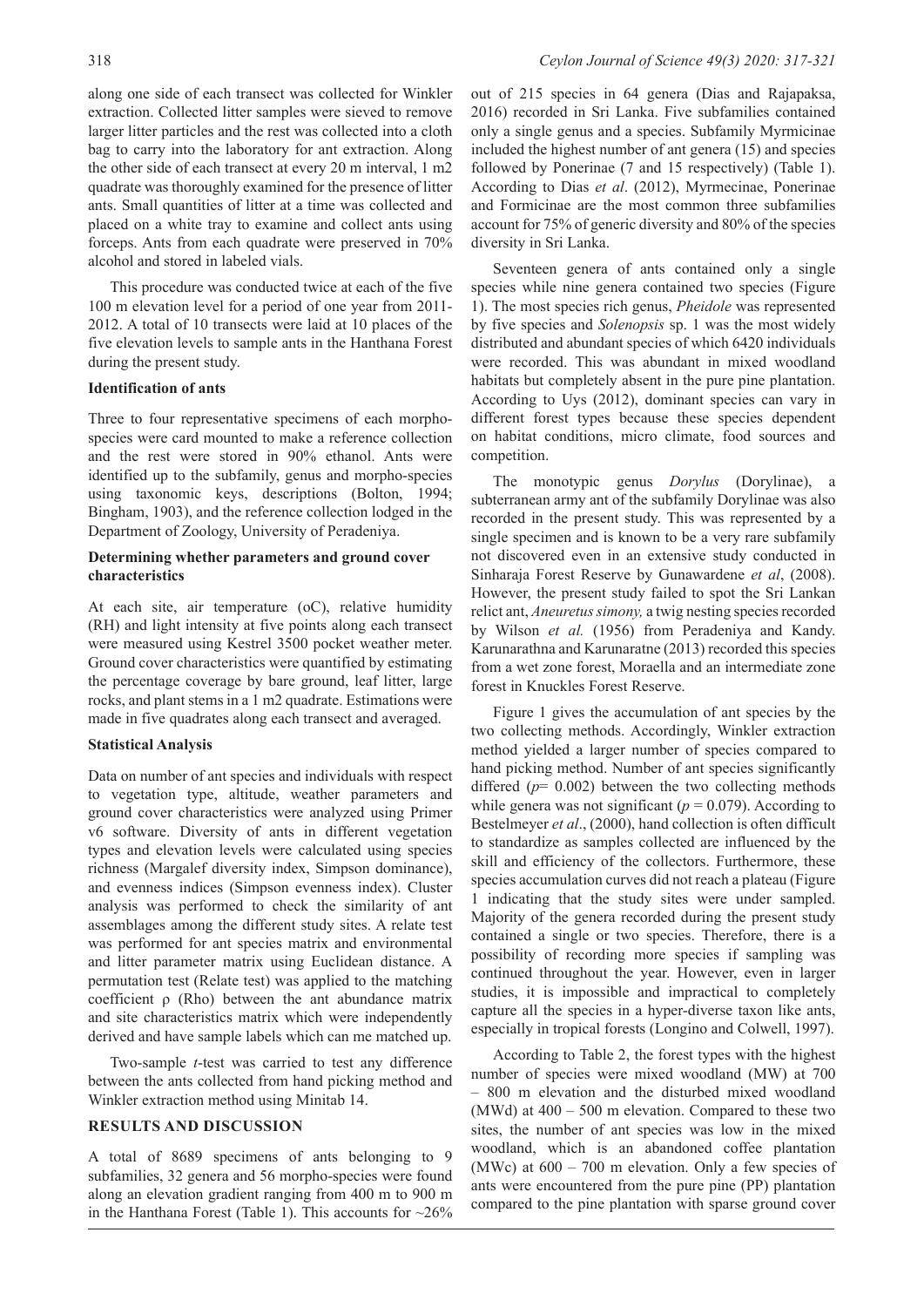**Table 1:** Subfamily, Genera and the number of morpho-species of ants collected from the Hanthana Forest Reserve.

| Subfamily (No. G/M-spp.) | Genus            | No. of Morpho-species |
|--------------------------|------------------|-----------------------|
| Amblyopononae (1/1)      | Amblyopone       | 01                    |
| Cerapahynae (1/1)        | 01<br>Cerapachys |                       |
| Dorylinae (1/1)          | Dorylus          | 01                    |
| Dolichoderinae (2/5)     | Tapinoma         | 02                    |
|                          | Technomermex     | 03                    |
| Formicinae (3/4)         | Acropyga         | 01                    |
|                          | Anoplolepis      | 02                    |
|                          | Paratrechina     | 01                    |
| Leptanillinae (1/1)      | Leptanilla       | 01                    |
| Myrmicinae (15/26)       | Cataulacus       | 01                    |
|                          | Indomyrma        | 01                    |
|                          | Meranoplus       | 03                    |
|                          | Myrmecina        | 01                    |
|                          | Kartidris        | 01                    |
|                          | Oligomyrmex      | 02                    |
|                          | Pheidole         | 05                    |
|                          | Pheidologeton    | 01                    |
|                          | Ponera           | 02                    |
|                          | Quadristuma      | 02                    |
|                          | Recurvidris      | 01                    |
|                          | Solenopsis       | 02                    |
|                          | Strumigenys      | 01                    |
|                          | Tetramorium      | 02                    |
|                          | Wasmania         | 01                    |
| Ponerinae (7/15)         | Anochetus        | 02                    |
|                          | Cardiocondyla    | 01                    |
|                          | Diacamma         | 01                    |
|                          | Hypoponera       | 01                    |
|                          | Leptogenys       | 04                    |
|                          | Odontomachus     | 03                    |
|                          | Pachycondyla     | 03                    |
| Pseudomyrmicinae (1/1)   | Tetraponera      | 02                    |
| Total: 09                | 32               | 56                    |



Figure 1: Species accumulation curves for the ants collected from the hand picking method and Winkler extraction method along the 10 transects installed along an elevation gradient in the Hanthana Forest Reserve.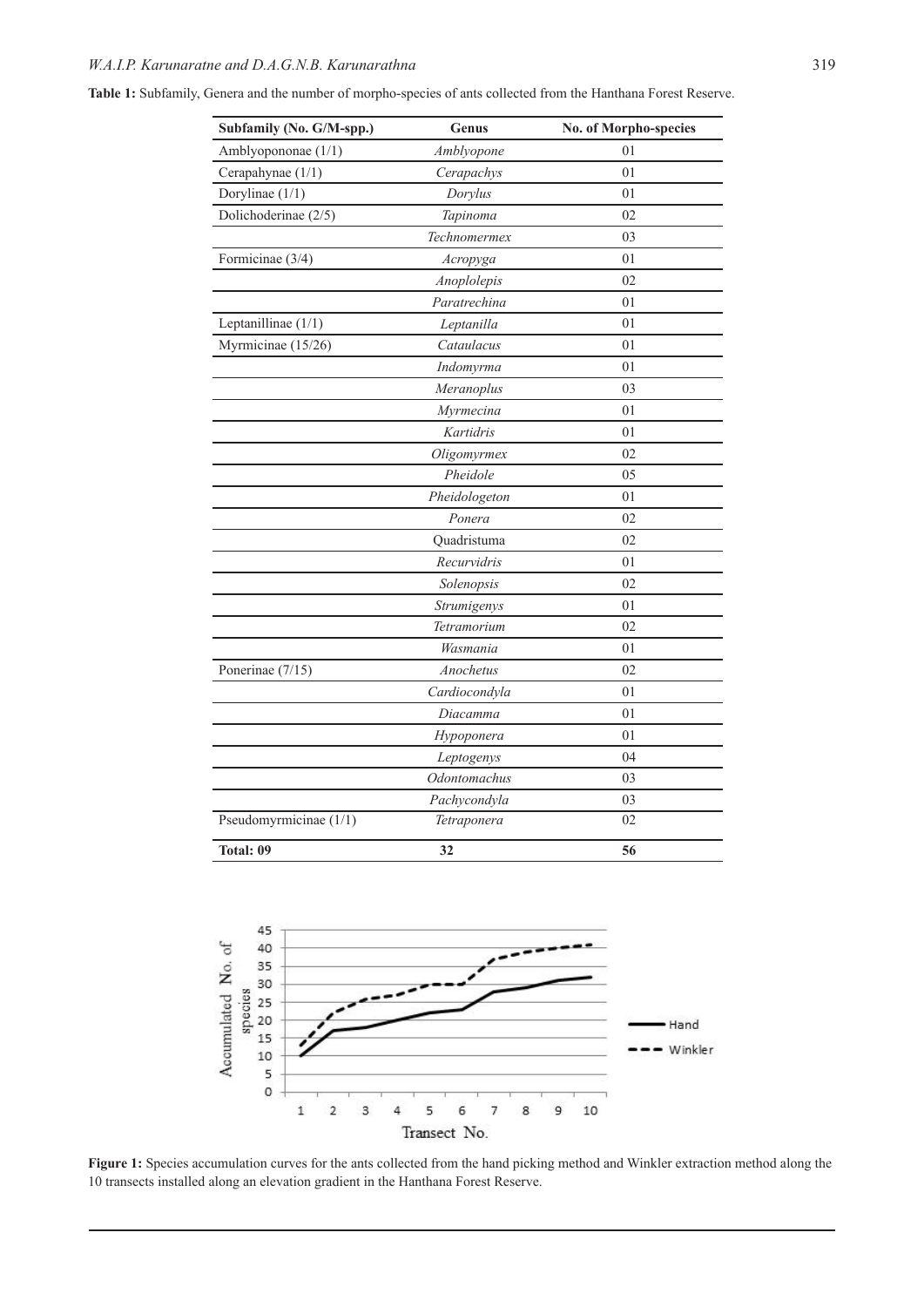|                                                                                                                                                                                                                                                                                                                                                                  | Transect No.                      | Forest Type       | (Total no. of spp.)<br>Species richness | Abundance      | Margalef diversity<br>richness index) | (richness index)<br>Fisher's a | dominance index<br>Simpson<br>Lambda                             | Simpson evenness<br>index 1-Lambda |
|------------------------------------------------------------------------------------------------------------------------------------------------------------------------------------------------------------------------------------------------------------------------------------------------------------------------------------------------------------------|-----------------------------------|-------------------|-----------------------------------------|----------------|---------------------------------------|--------------------------------|------------------------------------------------------------------|------------------------------------|
|                                                                                                                                                                                                                                                                                                                                                                  | T1                                | MWd               | 18                                      | 1092           | 2.43004                               | 3.06138                        | 0.52028                                                          | 0.47972                            |
|                                                                                                                                                                                                                                                                                                                                                                  | T <sub>2</sub>                    | MWd               | 23                                      | 635            | 3.40894                               | 4.67626                        | 0.54363                                                          | 0.45637                            |
|                                                                                                                                                                                                                                                                                                                                                                  | T <sub>3</sub>                    | PPu               | 12                                      | 169            | 2.14429                               | 2.95230                        | 0.25017                                                          | 0.74983                            |
|                                                                                                                                                                                                                                                                                                                                                                  | T <sub>4</sub>                    | PPu               | 13                                      | 100            | 2.60577                               | 3.98591                        | 0.12540                                                          | 0.87460                            |
|                                                                                                                                                                                                                                                                                                                                                                  | T <sub>5</sub>                    | MWc               | 13                                      | 406            | 1.99788                               | 2.56345                        | 0.50835                                                          | 0.49165                            |
|                                                                                                                                                                                                                                                                                                                                                                  | T <sub>6</sub>                    | MWc               | 9                                       | 365            | 1.35596                               | 1.66908                        | 0.77278                                                          | 0.22722                            |
|                                                                                                                                                                                                                                                                                                                                                                  | T7                                | MW                | 28                                      | 3218           | 3.34303                               | 4.21782                        | 0.69907                                                          | 0.30093                            |
|                                                                                                                                                                                                                                                                                                                                                                  | T8                                | MW                | 19                                      | 2601           | 2.28901                               | 2.77632                        | 0.57357                                                          | 0.42643                            |
|                                                                                                                                                                                                                                                                                                                                                                  | T <sub>9</sub>                    | PP                | 9                                       | 83             | 1.81043                               | 2.56647                        | 0.16272                                                          | 0.83728                            |
|                                                                                                                                                                                                                                                                                                                                                                  | T10                               | PP                | 5                                       | 21             | 1.31383                               | 2.07618                        | 0.26077                                                          | 0.73923                            |
|                                                                                                                                                                                                                                                                                                                                                                  | $0 -$<br>20<br>40                 |                   |                                         |                | Group average                         |                                | Transform:Square root<br>Resemblance: S17 Bray Curtls similarity |                                    |
|                                                                                                                                                                                                                                                                                                                                                                  | Similarity<br>60<br>80<br>$100 -$ | 19<br>$\tilde{r}$ | F                                       | $\frac{8}{16}$ | 12<br>Е<br>Samples                    | $\overline{r}$<br><b>PTD</b>   | $\mathbf{r}$<br>$^{14}$                                          |                                    |
| Figure 2: Dendrogram of ten 100 m transects (T1 & T2 – MWd; T3 & T4 – Ppu; T5 & T6 – MWc; T7 & T8 – MW; T9 & T<br>- sampled for ants along an altitudinal gradient in the Hanthana Forest Reserve using group average clustering from Bray-Cu<br>similarities (samples connected by solid lines are significantly different while that of dotted lines are not). |                                   |                   |                                         |                |                                       |                                |                                                                  |                                    |

**Table 2:** Species richness, abundance and diversity indices of ants sampled along the 10 transects in the Hanthana Forest Reserve.



**Figure 2:** Dendrogram of ten 100 m transects (T1 & T2 – MWd; T3 & T4 – Ppu; T5 & T6 – MWc; T7 & T8 – MW; T9 & T10 – sampled for ants along an altitudinal gradient in the Hanthana Forest Reserve using group average clustering from Bray-Curtis

of broad-leaf weeds (PPu) that harboured a comparatively higher number of species. The highest species number and abundance of litter ants in mixed woodland may be largely due to its diverse habitat heterogeneity compared to pure pinus plantations that consist of adult pine trees with a thick mat of decaying pine needles and debris with almost no understory vegetation (Murray *et al*., 2009).

The overall comparison shows that Pine plantations were not rich in ant species compared to the mixed woodlands in the Hanthana Forest. Similarly, the abundance of ants was found in the order of  $MW > MW$ d $> MW$ c > PPu and PP. The highest values for both Margalef diversity and Fisher's α were recorded by MW and MWd. Simpson dominance index was lowest in Pine plantations (in Both PP and PPu) while Simpson evenness index was highest in both Pine plantations.

Cluster analysis revealed distinct differences among

the ant assemblages found in the five study sites (Figure 2). Accordingly, the two major vegetation types (pine and mixed woodlands) separated at 20% similarity threshold indicating a significant difference in ant assemblages between the study sites with two different vegetation types. The two different pine plantations, one with a sparse undergrowth of broadleaf weeds (where the transect T3 and T4 were laid) and the pure pine plantations (where the transect T9 and T10 were laid) were different in relation to ant assemblages. However, the ant assemblages recorded from the two pine plantations (T9 and T10) was not different. Similarly, there is a significant difference in ant assemblages between the groups T1, T2, T7, T8 and the group T5, T6. All these transects were from different mixed woodlands, but T5 and T6 indicated a completely different ant assemblage in woodland which was an abandoned coffee plantation more than 100 years before.